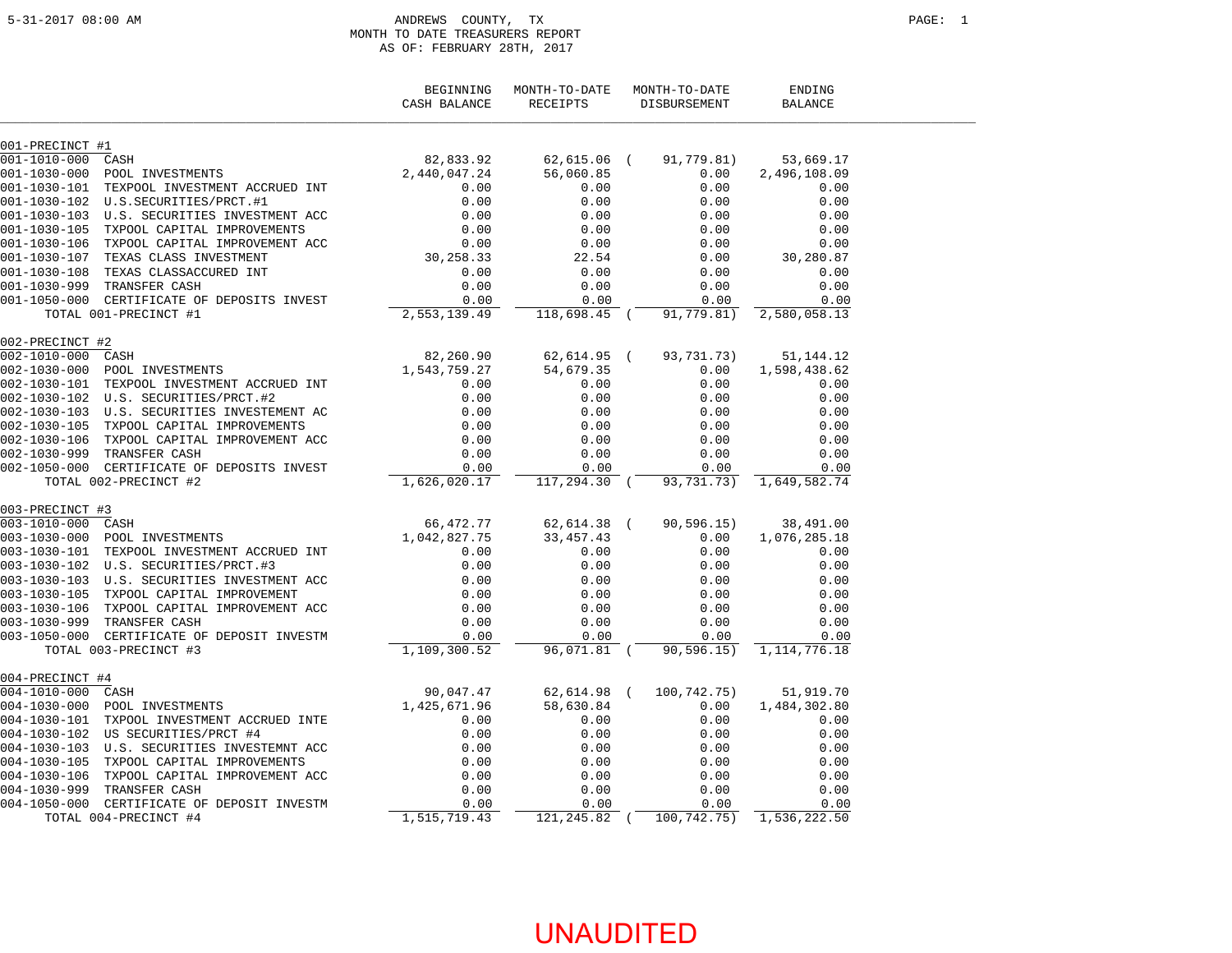#### 5-31-2017 08:00 AM ANDREWS COUNTY, TX PAGE: 2 MONTH TO DATE TREASURERS REPORT AS OF: FEBRUARY 28TH, 2017

|                                             | BEGINNING<br>CASH BALANCE | MONTH-TO-DATE<br>RECEIPTS | MONTH-TO-DATE<br>DISBURSEMENT             | ENDING<br><b>BALANCE</b> |
|---------------------------------------------|---------------------------|---------------------------|-------------------------------------------|--------------------------|
| 005-GENERAL FUND                            |                           |                           |                                           |                          |
| 005-1010-000 CASH                           | 352,175.93                |                           | $1, 223, 453, 32 \quad (1, 257, 095, 70)$ | 318,533.55               |
| 005-1010-100 BANK ADJ                       | 354.71)                   | 354.71                    | 0.00                                      | 0.00                     |
| 005-1030-000 POOL INVESTMENTS               | 25,976,342.39             | 511,136.76                | 745,423.74)                               | 25,742,055.41            |
| 005-1030-101 TEX POOL INVESTEMT ACCRUED INT | 0.00                      | 0.00                      | 0.00                                      | 0.00                     |
| 005-1030-102 U.S. GOVT. SECURITIES/GF       | 0.00                      | 0.00                      | 0.00                                      | 0.00                     |
| 005-1030-103 U.S. GOVT SECURITIES ACCRUED I | 0.00                      | 0.00                      | 0.00                                      | 0.00                     |
| 005-1030-999 CASH TRANSFER                  | 10,045.97                 | 0.00                      | 0.00                                      | 10,045.97                |
| 005-1050-000 CERTIFICATE OF DEPOSITS INVEST | 1,010,073.60              | $1,633.38$ (              | 775.51)                                   | 1,010,931.47             |
| TOTAL 005-GENERAL FUND                      | 27, 348, 283. 18          |                           | 1,736,578.17 (2,003,294.95) 27,081,566.40 |                          |
| 008-ANDREWS COUNTY TRUST FUND               |                           |                           |                                           |                          |
| 008-1010-000 CASH ANDREWS TRUST ACCT        | 60,833.30                 | 34,873.24 (               | 6, 553.66                                 | 89, 152.88               |
| 008-1060-000 TEXSTAR INVESTMENTS            | 301,894.59                | 128.16                    | 0.00                                      | 302,022.75               |
| TOTAL 008-ANDREWS COUNTY TRUST FUND         | 362,727.89                | 35,001.40 (               | 6,553.66                                  | 391, 175.63              |
| 009-PERMANENT IMPROV BOND                   |                           |                           |                                           |                          |
| 009-1010-000 PERMANENT IMPROVEMENT BOND     | 0.00                      | 0.00                      | 0.00                                      | 0.00                     |
| TOTAL 009-PERMANENT IMPROV BOND             | 0.00                      | 0.00                      | 0.00                                      | 0.00                     |
| 010-ANDREWS CO. FEXIBLE SPEND               |                           |                           |                                           |                          |
| 010-1010-000 CASH FLEXIBLE SPENDING         | 11,411.31                 | 212.85 (                  | 1,492.80)                                 | 10,131.36                |
| TOTAL 010-ANDREWS CO. FEXIBLE SPEND         | 11, 411.31                | $212.85$ (                | 1,492.80)                                 | 10,131.36                |
| 011-FAMILY PROTECTION                       |                           |                           |                                           |                          |
| 011-1010-000 CASH FAMILY PROTECTION         | 1,682.82                  | 69.42                     | 0.00                                      | 1,752.24                 |
| TOTAL 011-FAMILY PROTECTION                 | 1,682.82                  | 69.42                     | 0.00                                      | 1,752.24                 |
| 012-ADULT LITERACY FUND                     |                           |                           |                                           |                          |
| 012-1010-000 CASH ADULT LITERACY            | 18.43                     | 0.00                      | 0.00                                      | 18.43                    |
| TOTAL 012-ADULT LITERACY FUND               | 18.43                     | 0.00                      | 0.00                                      | 18.43                    |
| 013-CHILD ABUSE PREVENTION FU               |                           |                           |                                           |                          |
| 013-1010-000 CASH CHILD ABUSE PREVENTION    | 2,083.83                  | 1.88                      | 0.00                                      | 2,085.71                 |
| TOTAL 013-CHILD ABUSE PREVENTION FU         | 2,083.83                  | 1.88                      | 0.00                                      | 2,085.71                 |
| 014-TIF GRANT                               |                           |                           |                                           |                          |
| 014-1010-000 TIF GRANT                      | 10,055.48                 | 0.00                      | 0.00                                      | 10,055.48                |
| 014-1030-000 TXPOOL TIF GRANT               | 2,497,095.38              | 1,070.90                  | 0.00                                      | 2,498,166.28             |
| 014-1030-106 TXPOOL TIF GRANT ACCRUED INT   | 0.00                      | 0.00                      | 0.00                                      | 0.00                     |
| TOTAL 014-TIF GRANT                         | 2,507,150.86              | 1,070.90                  | 0.00                                      | 2,508,221.76             |
| 015-CAPITAL IMPROVEMENT                     |                           |                           |                                           |                          |
| 015-1010-000 CASH CAPITAL IMPROVEMENT       | 1,515.90                  | 0.05                      | 0.00                                      | 1,515.95                 |
| 015-1030-105 TXPOOL CAPITAL IMPROVEMENT     | 822,700.37                | 352.84                    | 0.00                                      | 823,053.21               |
| 015-1030-106 TXPOOL CAPITAL IMPR. ACCRUED I | 0.00                      | 0.00                      | 0.00                                      | 0.00                     |
| TOTAL 015-CAPITAL IMPROVEMENT               | 824, 216.27               | 352.89                    | 0.00                                      | 824,569.16               |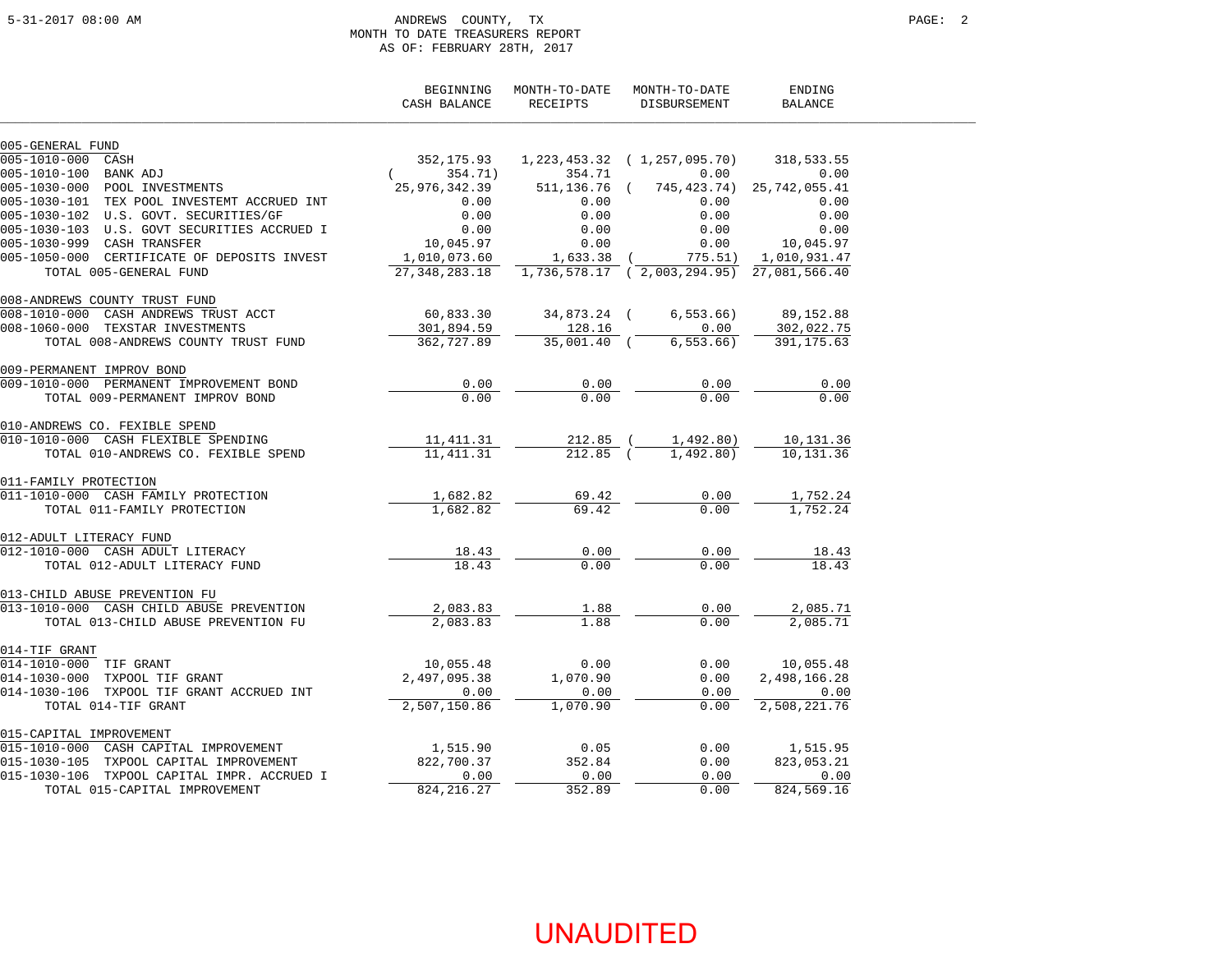#### 5-31-2017 08:00 AM ANDREWS COUNTY, TX PAGE: 3 MONTH TO DATE TREASURERS REPORT AS OF: FEBRUARY 28TH, 2017

|                                                                                                                                                            | BEGINNING<br>CASH BALANCE   | MONTH-TO-DATE<br>RECEIPTS | MONTH-TO-DATE<br>DISBURSEMENT                         | ENDING<br><b>BALANCE</b> |  |
|------------------------------------------------------------------------------------------------------------------------------------------------------------|-----------------------------|---------------------------|-------------------------------------------------------|--------------------------|--|
| 016-ECONOMIC DEVELOPMENT                                                                                                                                   |                             |                           |                                                       |                          |  |
| 016-ECONOMIC DEVELOPMENT<br>016-1010-000 ECONOMIC DEVELOPMENT<br>2011 ---- PELL TRE TRE TNVESTMENTS                                                        | 1,500.96                    | 0.05                      | 0.00                                                  | 1,501.01                 |  |
| 016-1060-000 ECON. DEV. TX STAR INVESTMENTS                                                                                                                | 29,356.03                   | 12.45                     | 0.00                                                  | 29,368.48                |  |
| TOTAL 016-ECONOMIC DEVELOPMENT                                                                                                                             | 30,856.99                   | 12.50                     | 0.00                                                  | 30,869.49                |  |
| 017-DEBT SERVICE SINKING                                                                                                                                   |                             |                           |                                                       |                          |  |
| 017-1010-000 CASH DEBT SERVICE SINKING FUND                                                                                                                |                             |                           | $0.00$ $3,112,737.82$ ( $2,599.891.48$ ) $512,846.34$ |                          |  |
| 017-1030-000 TXPOOL WCS BOND                                                                                                                               | 6,180,730.41                | 2,650.62                  | 0.00                                                  | 6,183,381.03             |  |
| 017-1060-000 TEXSTAR DEBT SERV SINKING FUND                                                                                                                | 2,563,630.12                |                           | 512,942.13 (2,087,778.48)                             | 988,793.77               |  |
| TOTAL 017-DEBT SERVICE SINKING                                                                                                                             | $\frac{2}{6}$ , 744, 360.53 |                           | 3,628,330.57 (4,687,669.96)                           | 7,685,021.14             |  |
| 018-ANDREWS EMPLOYEE TRUST                                                                                                                                 |                             |                           |                                                       |                          |  |
| 018-1010-000 CASH ANDREWS EMPLOYEE TRUST                                                                                                                   | 179,981.05                  |                           | 257, 161.94 ( 112, 560.51) 324, 582.48                |                          |  |
| 018-1030-000 ANDREWS EMPLOYEE TRUST TXPOOL                                                                                                                 | 3,522,815.95                | 1,510.76                  | 0.00                                                  | 3,524,326.71             |  |
| 018-1030-101 AET TXPOOL ACCRUED INTEREST                                                                                                                   | 0.00                        | 0.00                      | 0.00                                                  | 0.00                     |  |
| 018-1030-107 TEXAS CLASS INVESTMENT                                                                                                                        | 447,293.39                  | 333.13                    | 0.00                                                  | 447,626.52               |  |
| 018-1030-108 TX CLASS ACCURED INT                                                                                                                          | 0.00                        | 0.00                      | 0.00                                                  | 0.00                     |  |
| TOTAL 018-ANDREWS EMPLOYEE TRUST                                                                                                                           | 4,150,090.39                |                           | 259,005.83 ( 112,560.51) 4,296,535.71                 |                          |  |
| 019-CHAPTER 19                                                                                                                                             |                             |                           |                                                       |                          |  |
| 019-1010-000 CASH CHAPTER 19                                                                                                                               | 28.07)                      | 37.99 (                   | 1,433.99) (                                           | 1,424.07)                |  |
| TOTAL 019-CHAPTER 19                                                                                                                                       | 28.07)                      | $37.99$ (                 | $1,433.99$ (                                          | 1,424,07                 |  |
| 020-PAYROLL ACCOUNT FUND                                                                                                                                   |                             |                           |                                                       |                          |  |
| 020-1001-000 CASH                                                                                                                                          | 89,002.36                   |                           | 1, 176, 873.51 (976, 218.73)                          | 289,657.14               |  |
| TOTAL 020-PAYROLL ACCOUNT FUND                                                                                                                             | 89,002.36                   |                           | 1, 176, 873.51 (976, 218.73)                          | 289,657.14               |  |
| 021-SHERIFF FORFITURE FUND ST                                                                                                                              |                             |                           |                                                       |                          |  |
| 021-1010-000 SHERIFF STATE FORFEITURE FUND                                                                                                                 | 39,197.90                   | 1.61                      | 0.00                                                  | 39,199.51                |  |
| TOTAL 021-SHERIFF FORFITURE FUND ST                                                                                                                        | 39,197.90                   | 1.61                      | 0.00                                                  | 39,199.51                |  |
| 022-COUNTY ATTY CHECK COLLECT                                                                                                                              |                             |                           |                                                       |                          |  |
| 022-1010-000 CASH COUNTY ATTY HOT CHECK                                                                                                                    | 2,028.57                    | 290.09 (                  | 37.19)                                                | 2,281.47                 |  |
| TOTAL 022-COUNTY ATTY CHECK COLLECT                                                                                                                        | 2,028.57                    | 290.09 (                  | $37.19$ )                                             | 2,281.47                 |  |
| 023-CO CLK RECORD MANAGEMENT<br>023-00 CLN RECORD PRIVAGEMENT                                                                                              |                             |                           |                                                       |                          |  |
|                                                                                                                                                            |                             | 23,884.40 45,947.12 (     |                                                       | 60,608.06) 9,223.46      |  |
| 023-1030-000 TXPOOL CO CLERK RECORD MNGT                                                                                                                   | 306,912.08                  | 129.70 (                  | 42,000.00)                                            | 265,041.78               |  |
| TOTAL 023-CO CLK RECORD MANAGEMENT                                                                                                                         | 330,796.48                  | 46,076.82 (               | 102,608.06)                                           | 274, 265. 24             |  |
| 024-DIST CLK RECORD MANAGEMEN                                                                                                                              |                             |                           |                                                       |                          |  |
| 024-1010-000 CASH DIST CLK REC MNGT                                                                                                                        | 31,520.35                   | 151.30                    | 0.00                                                  | 31,671.65                |  |
| TOTAL 024-DIST CLK RECORD MANAGEMEN                                                                                                                        | 31,520.35                   | 151.30                    | 0.00                                                  | 31,671.65                |  |
| 025-COUNTY CLERK SECURITY FUN<br>025-1010-000 CASH CO CLK SECURITY FUND<br>025-1030-000 TXPOOL CO CLERK CH SECURITY<br>TOTAL 025-COUNTY CLERK SECURITY FUN |                             |                           |                                                       |                          |  |
|                                                                                                                                                            | 8,349.80                    | 463.36                    | 0.00                                                  | 8,813.16                 |  |
|                                                                                                                                                            | 50,106.47                   | 21.17                     | 0.00                                                  | 50,127.64                |  |
|                                                                                                                                                            | 58,456.27                   | 484.53                    | 0.00                                                  | 58,940.80                |  |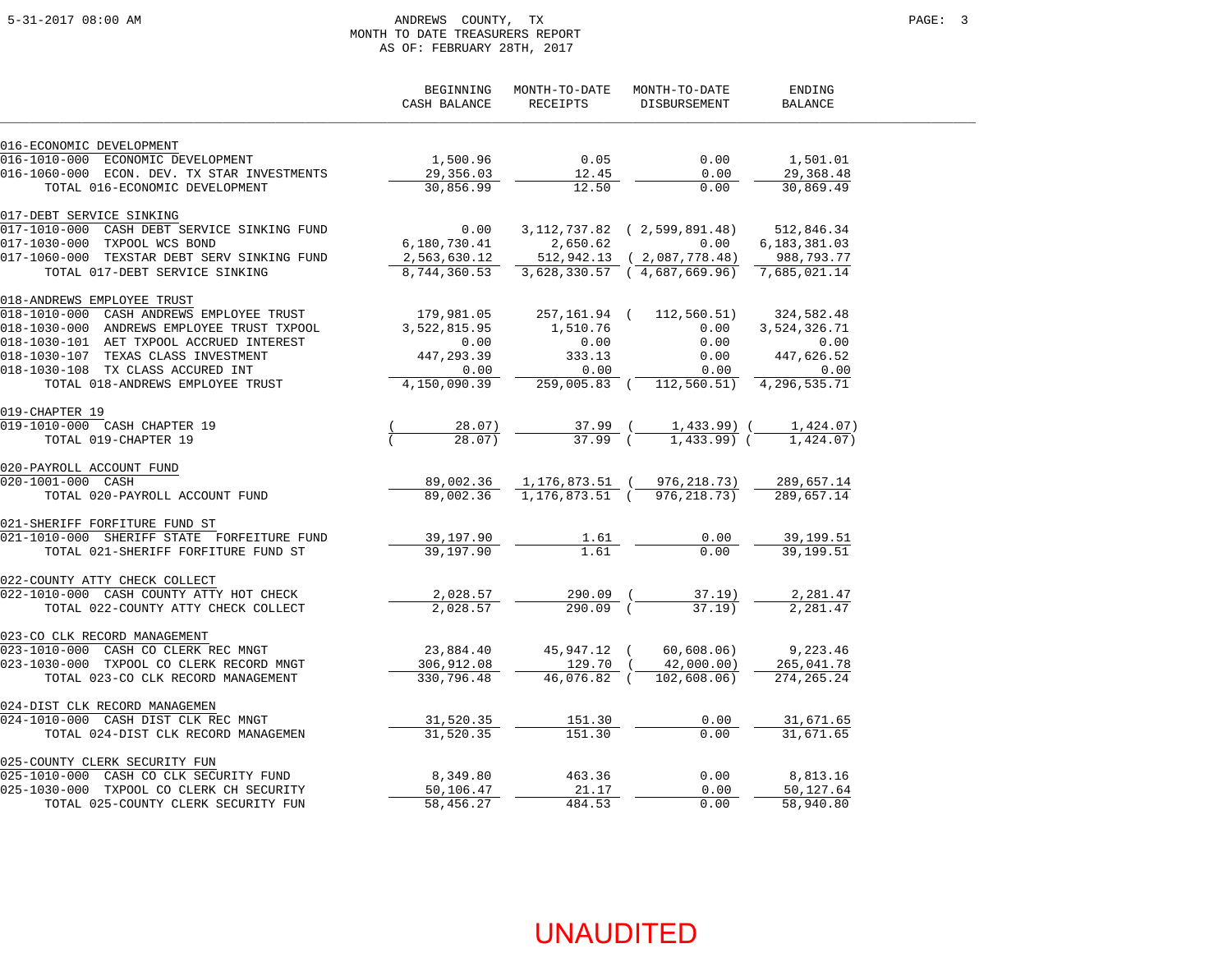### 5-31-2017 08:00 AM ANDREWS COUNTY, TX PAGE: 4 MONTH TO DATE TREASURERS REPORT AS OF: FEBRUARY 28TH, 2017

|                                                                             | BEGINNING<br>CASH BALANCE | MONTH-TO-DATE<br>RECEIPTS | MONTH-TO-DATE<br>DISBURSEMENT | ENDING<br><b>BALANCE</b> |  |
|-----------------------------------------------------------------------------|---------------------------|---------------------------|-------------------------------|--------------------------|--|
| 026-DISTRICT COURT SECURITY F                                               |                           |                           |                               |                          |  |
| 026-1010-000 CASH DIST CLERK SECURITY FUND                                  | 14,612.71                 | 77.02                     | 0.00                          | 14,689.73                |  |
| TOTAL 026-DISTRICT COURT SECURITY F                                         | 14,612.71                 | 77.02                     | 0.00                          | 14,689.73                |  |
| 027-911 PSAP FUND                                                           |                           |                           |                               |                          |  |
| 027-1010-000 CASH 911 PSAP                                                  | 30,944.84                 | $1.24$ (                  | 731.46)                       | 30,214.62                |  |
| TOTAL 027-911 PSAP FUND                                                     | 30,944.84                 | $1.24$ (                  | 731.46)                       | 30,214.62                |  |
| 028-ANDREWS HISTORICAL COMMIS                                               |                           |                           |                               |                          |  |
| 028-1010-000 CASH HISTORICAL COMMISSION                                     | 7,109.73                  | 0.29                      | 0.00                          | 7,110.02                 |  |
| TOTAL 028-ANDREWS HISTORICAL COMMIS                                         | 7,109.73                  | 0.29                      | 0.00                          | 7,110.02                 |  |
| 029-COUNTY RECORD MANAGEMENT                                                |                           |                           |                               |                          |  |
| 029-1010-000 CRIMINAL RECORD MANAGEMENT                                     | 15,513.45                 | 477.93                    | 0.00                          | 15,991.38                |  |
| 029-1030-000 TXPOOL DIST CLERK RECORD MNGT                                  | 60,127.76                 | 25.41                     | 0.00                          | 60,153.17                |  |
| TOTAL 029-COUNTY RECORD MANAGEMENT                                          | 75,641.21                 | 503.34                    | 0.00                          | 76,144.55                |  |
| 030-TRUANCY COURT COSTS                                                     |                           |                           |                               |                          |  |
| 030-1010-000 CASH JP TRUANCY COURT COST                                     | 0.00                      | 0.00                      | 0.00                          | 0.00                     |  |
| TOTAL 030-TRUANCY COURT COSTS                                               | 0.00                      | 0.00                      | 0.00                          | 0.00                     |  |
| 031-FIRE DEPARTMENT                                                         |                           |                           |                               |                          |  |
| 031-1010-000 FIRE DEPARTMENT                                                | 8,394.56                  | 4,000.51                  | 0.00                          | 12,395.07                |  |
| 031-1030-000 TXPOOL FIRE DEPT                                               | 45,730.04                 | 19.32                     | 0.00                          | 45,749.36                |  |
| TOTAL 031-FIRE DEPARTMENT                                                   | 54,124.60                 | 4,019.83                  | 0.00                          | 58, 144. 43              |  |
| 032-LIBRARY DONATION FUND                                                   |                           |                           |                               |                          |  |
| 032-1010-000 CASH LIBRARY DONATION                                          | 253.43                    | 0.01                      | 0.00                          | 253.44                   |  |
| TOTAL 032-LIBRARY DONATION FUND                                             | 253.43                    | 0.01                      | 0.00                          | 253.44                   |  |
| 033-WCS BOND                                                                |                           |                           |                               |                          |  |
| 033-1010-000 WCS BOND                                                       | 5,954.94                  | $0.00$ (                  | 2,160.86)                     | 3,794.08                 |  |
| 033-1030-000 TEXPOOL WCS BONDS                                              | 0.00                      | 0.00                      | 0.00                          | 0.00                     |  |
| 033-1030-101 TEXPOOL WCS BOND ACCRUED INT<br>TOTAL 033-WCS BOND             | 0.00<br>5,954.94          | 0.00<br>$0.00$ (          | 0.00<br>2,160.86)             | 0.00<br>3,794.08         |  |
|                                                                             |                           |                           |                               |                          |  |
| 034-J.P. COURTHOUSE SECURITY<br>034-1010-000 JUSTICE PEACE COURTHOUSE SECUR | 7,942.03                  | $1,570.04$ (              | 75.98)                        | 9,436.09                 |  |
| 034-1030-000 TXPOOL JP CH SECURITY                                          | 159,214.38                | 67.28                     | 0.00                          | 159,281.66               |  |
| TOTAL 034-J.P. COURTHOUSE SECURITY                                          | 167, 156.41               | $1,637.32$ (              | 75.98)                        | 168,717.75               |  |
| 035-JUVENILE DELINQUENCY PREV                                               |                           |                           |                               |                          |  |
| 035-1010-000 CASH JUVENILE DELINQUENCY PREV                                 | 17,201.28                 | 115.71                    | 60.56)                        | 17,256.43                |  |
| TOTAL 035-JUVENILE DELINQUENCY PREV                                         | 17,201.28                 | $115.71$ (                | 60.56)                        | 17,256.43                |  |
|                                                                             |                           |                           |                               |                          |  |
| 036-JUDICIAL EFFICIENCY FUND<br>036-1010-000 JUDICIAL EFFICIENCY FUND CASH  | 14,658.89                 | 52.26                     | 0.00                          | 14,711.15                |  |
| TOTAL 036-JUDICIAL EFFICIENCY FUND                                          | 14,658.89                 | 52.26                     | 0.00                          | 14,711.15                |  |
|                                                                             |                           |                           |                               |                          |  |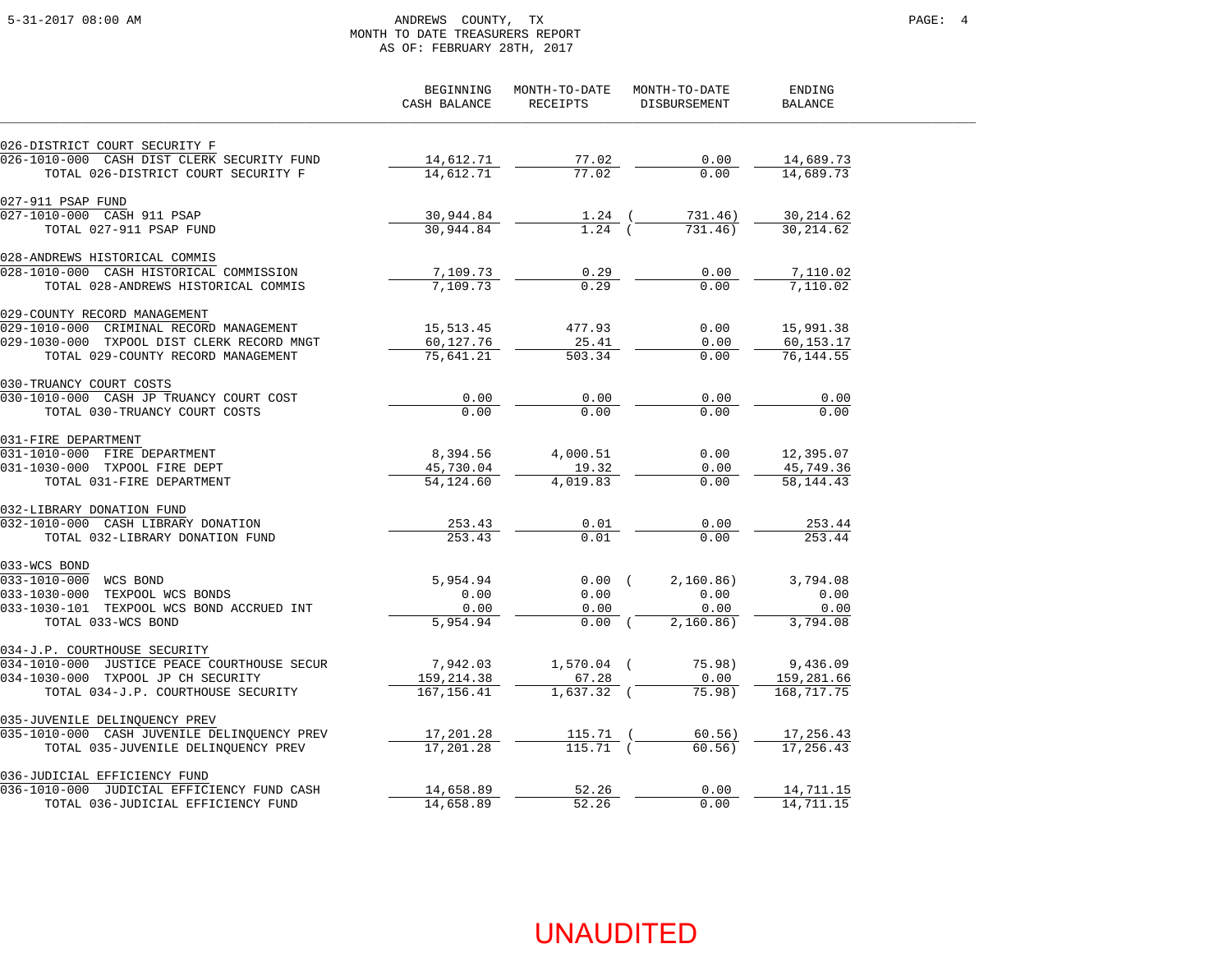### 5-31-2017 08:00 AM ANDREWS COUNTY, TX PAGE: 5 MONTH TO DATE TREASURERS REPORT AS OF: FEBRUARY 28TH, 2017

|                                                      | BEGINNING<br>CASH BALANCE | MONTH-TO-DATE<br>RECEIPTS | MONTH-TO-DATE<br>DISBURSEMENT | ENDING<br>BALANCE |
|------------------------------------------------------|---------------------------|---------------------------|-------------------------------|-------------------|
| 037-CHRISTMAS DECORATION FUND                        |                           |                           |                               |                   |
| 037-1010-000 CHRISTMAS DECORATION FUND               | 5,338.86                  | 0.22                      | 0.00                          | 5,339.08          |
| TOTAL 037-CHRISTMAS DECORATION FUND                  | 5,338.86                  | 0.22                      | 0.00                          | 5,339.08          |
| 038-COUNTY CLERK RECORD ARCHI                        |                           |                           |                               |                   |
| $038 - 1010 - 000$<br>COUNTY CLERK RECORDS ARCHIVE F | 43,589.52                 | 3,938.58                  | 0.00                          | 47,528.10         |
| 038-1030-000 TXPOOL CO CLK REC. ARCHIVES             | 100,212.94                | 42.35                     | 0.00                          | 100,255.29        |
| TOTAL 038-COUNTY CLERK RECORD ARCHI                  | 143,802.46                | 3,980.93                  | 0.00                          | 147,783.39        |
| 039-FUNDED DEPREC/CAP IMPV                           |                           |                           |                               |                   |
| 039-1010-000 CASH FUNDED DEP/CAP IMPV                | 316.01                    | $10,000.00$ (             | 7,500.00)                     | 2,816.01          |
| 039-1030-000 TXPOOL FUNDED DEP/CAP IMPROVE           | 4,970,646.95              | $2,130.92$ (              | 10,000.00)                    | 4,962,777.87      |
| 039-1030-101 TXPOOL INTEREST/FUNDED DEP/CAP          | 0.00                      | 0.00                      | 0.00                          | 0.00              |
| 039-1030-102 U.S. GOVT. SECURITIES/FUNDED D          | 0.00                      | 0.00                      | 0.00                          | 0.00              |
| 039-1030-103 U.S. GOVT SECURITY ACCRUED INT          | 0.00                      | 0.00                      | 0.00                          | 0.00              |
| 039-1030-999 CASH TRANSFER                           | 0.00                      | 0.00                      | 0.00                          | 0.00              |
| TOTAL 039-FUNDED DEPREC/CAP IMPV                     | 4,970,962.96              | $12,130.92$ (             | 17,500,00)                    | 4,965,593.88      |
| 040-DIST COURT RECORD ARCHIVE                        |                           |                           |                               |                   |
| 040-1010-000 CASH DIST COURT RECORD ARCHIVE          | 22,329.09                 | 233.73                    | 0.00                          | 22,562.82         |
| TOTAL 040-DIST COURT RECORD ARCHIVE                  | 22,329.09                 | 233.73                    | 0.00                          | 22,562.82         |
| 041-SHERIFF/NEW JAIL FACILITY                        |                           |                           |                               |                   |
| 041-1010-000<br>SHERIFF/NEW JAIL FACILITY            | 0.00                      | 0.00                      | 0.00                          | 0.00              |
| 041-1030-000 TXPOOL NEW JAIL FACILITY                | 1,537,685.28              | 649.79                    | 0.00                          | 1,538,335.07      |
| TOTAL 041-SHERIFF/NEW JAIL FACILITY                  | 1,537,685.28              | 649.79                    | 0.00                          | 1,538,335.07      |
| 042-DC/CC RECORDS PRESERVATIO                        |                           |                           |                               |                   |
| 042-1010-000 CASH DC/CC RECORDS PRESERV.             | 21,269.25                 | 313.00                    | 0.00                          | 21,582.25         |
| TOTAL 042-DC/CC RECORDS PRESERVATIO                  | 21, 269. 25               | 313.00                    | 0.00                          | 21,582.25         |
| 044-SHERIFF FED FORFIETURE                           |                           |                           |                               |                   |
| 044-1010-000 SHERIFF FEDERAL FORFITURE               | 42,085.96                 | 1.75                      | 0.00                          | 42,087.71         |
| TOTAL 044-SHERIFF FED FORFIETURE                     | 42,085.96                 | 1.75                      | 0.00                          | 42,087.71         |
| 045-SHERIFF DONATIONS                                |                           |                           |                               |                   |
| 045-1010-000 SHERIFF DONATIONS                       | 16,003.56                 | 0.29                      | 9,000.00)                     | 7,003.85          |
| TOTAL 045-SHERIFF DONATIONS                          | 16,003.56                 | $0.29$ (                  | 9,000.00)                     | 7,003.85          |
| 051-JAIL DESIGNATED FUNDS                            |                           |                           |                               |                   |
| 051-1010-000 CASH JAIL DESIGNATED FUND               | 94,640.24                 | 1,229.31                  | 0.00                          | 95,869.55         |
| TOTAL 051-JAIL DESIGNATED FUNDS                      | 94,640.24                 | 1,229.31                  | 0.00                          | 95,869.55         |
| 052-VOTER REGISTRATION                               |                           |                           |                               |                   |
| 052-1010-000 CASH VOTER REGISTRATION                 | 0.00                      | 0.00                      | 0.00                          | 0.00              |
| TOTAL 052-VOTER REGISTRATION                         | 0.00                      | 0.00                      | 0.00                          | 0.00              |
| 053-TAX A/C CASH ACCOUNT                             |                           |                           |                               |                   |
| 053-1010-000 CASH TAX ACCOUNT                        | 564, 346.43               | $0.00$ (                  | 53,594.28)                    | 510,752.15        |
| TOTAL 053-TAX A/C CASH ACCOUNT                       | 564,346.43                | $0.00$ (                  | 53,594.28)                    | 510,752.15        |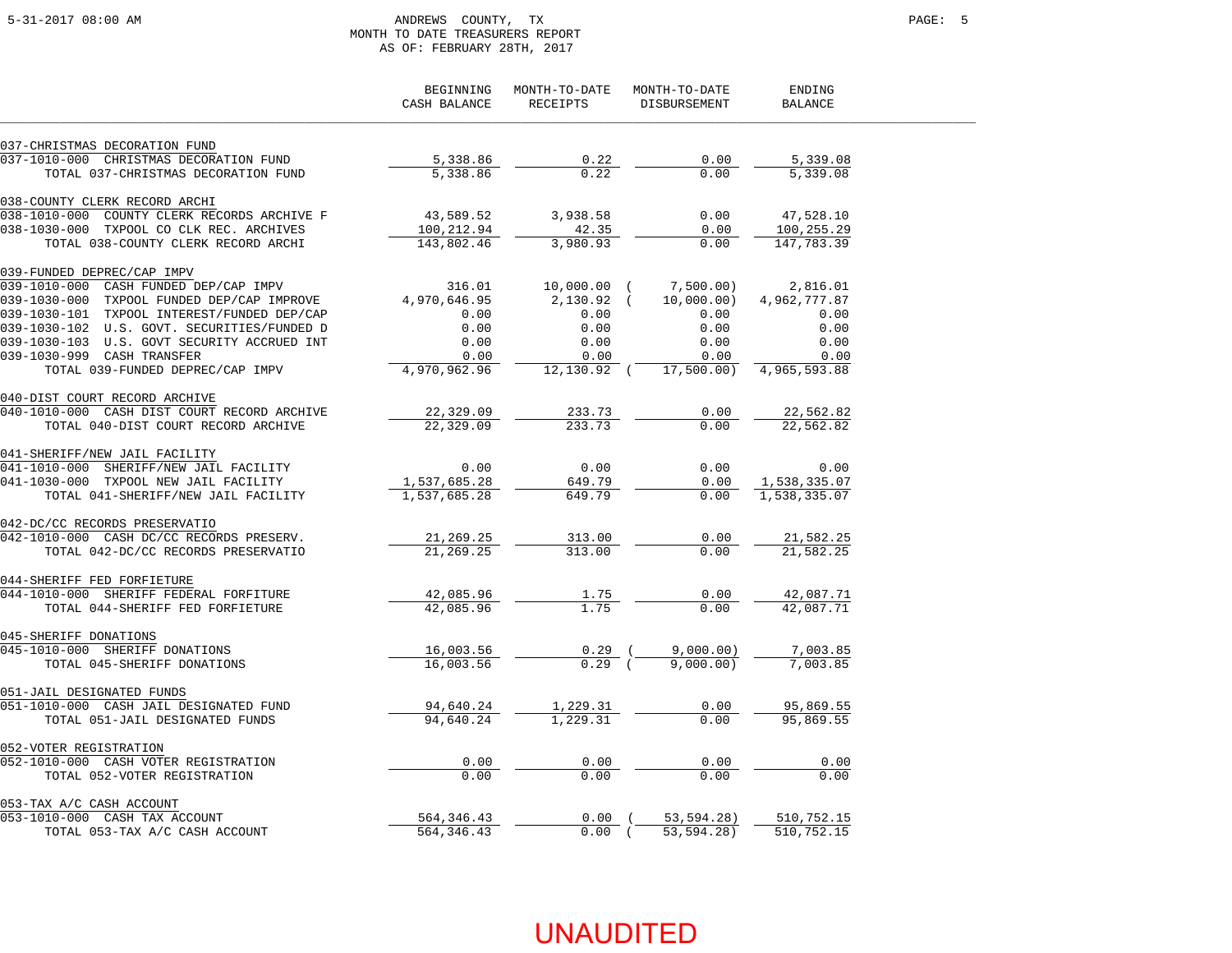### 5-31-2017 08:00 AM ANDREWS COUNTY, TX PAGE: 6 MONTH TO DATE TREASURERS REPORT AS OF: FEBRUARY 28TH, 2017

|                                             | BEGINNING<br>CASH BALANCE | MONTH-TO-DATE<br>RECEIPTS | MONTH-TO-DATE<br><b>DISBURSEMENT</b> | ENDING<br><b>BALANCE</b> |
|---------------------------------------------|---------------------------|---------------------------|--------------------------------------|--------------------------|
| 055-DISTRICT CLERK COST DEPOS               |                           |                           |                                      |                          |
| 055-1010-000 CASH                           | 1,100,717.75              | 6,294.55                  | 0.00                                 | 1,107,012.30             |
| TOTAL 055-DISTRICT CLERK COST DEPOS         | 1,100,717.75              | 6,294.55                  | 0.00                                 | 1,107,012.30             |
| 056-DISTRICT CLERK TRUST ACCO               |                           |                           |                                      |                          |
| 056-1010-000 CASH DISTRICT CLERK TRUST ACCT | 740,790.69                | 0.00                      | 0.00                                 | 740,790.69               |
| TOTAL 056-DISTRICT CLERK TRUST ACCO         | 740,790.69                | 0.00                      | 0.00                                 | 740,790.69               |
| 057-TAX A/C VEHICLE TAX ESCRO               |                           |                           |                                      |                          |
| 057-1010-000 CASH VEHICLE INVENTORY TAX     | 117,443.12                | 0.00(                     | 104,946.49)                          | 12,496.63                |
| TOTAL 057-TAX A/C VEHICLE TAX ESCRO         | 117, 443.12               | 0.00(                     | 104,946.49)                          | 12,496.63                |
| 058-SHERIFF'S SEIZED MONEY                  |                           |                           |                                      |                          |
| 058-1010-000 CASH SHERIFF SIEZED MONEY      | 5,341.91                  | 1,450.00                  | 0.00                                 | 6,791.91                 |
| TOTAL 058-SHERIFF'S SEIZED MONEY            | 5,341.91                  | 1,450.00                  | 0.00                                 | 6,791.91                 |
| 059-SHERIFF'S ABANDONED VEHIC               |                           |                           |                                      |                          |
| 059-1010-000 CASH SHERIFF ABANDONED VEHICLE | 1,437.23                  | $0.00$ (<br>0.00(         | 96.00)                               | 1,341.23                 |
| TOTAL 059-SHERIFF'S ABANDONED VEHIC         | 1,437.23                  |                           | 96.00                                | 1,341.23                 |
| 061-JAIL & INMATE TRUST FUND                |                           |                           |                                      |                          |
| 061-1010-000 CASH JAIL & INMATE TRUST ACCT  | 1,881.46                  | 952.58                    | 0.00                                 | 2,834.04                 |
| TOTAL 061-JAIL & INMATE TRUST FUND          | 1,881.46                  | 952.58                    | 0.00                                 | 2,834.04                 |
| 062-TAC VEHICLE REGISTRATON                 |                           |                           |                                      |                          |
| 062-1010-000 TAC VEHICLE REGISTRATION       | 55,605.38                 | 48,439.90                 | 0.00                                 | 104,045.28               |
| TOTAL 062-TAC VEHICLE REGISTRATON           | 55,605.38                 | 48,439.90                 | 0.00                                 | 104,045.28               |
| 063-COUNTY CLERK CASH ACCOUNT               |                           |                           |                                      |                          |
| 063-1010-000 CASH COUNTY CLERK ACCOUNT      | 33,883.40                 | 2,396.59                  | 0.00                                 | 36,279.99                |
| TOTAL 063-COUNTY CLERK CASH ACCOUNT         | 33,883.40                 | 2,396.59                  | 0.00                                 | 36, 279.99               |
| 064-CO ATTY FORFIETURE FUND                 |                           |                           |                                      |                          |
| 064-1010-000 CO ATTY FORFIETURE FUND        | 1,672.73<br>1,672.73      | 0.00                      | 0.00<br>0.00                         | 1,672.73<br>1,672.73     |
| TOTAL 064-CO ATTY FORFIETURE FUND           |                           | 0.00                      |                                      |                          |
| 065- JUV PROB MENTAL HEALTH                 |                           |                           |                                      |                          |
| 065-1010-000 JUV PROB/ INTENSIVE BASE RETEN | 4,963.41)                 | 4,390.00 (                | 11,924.30) (<br>$11,924.30$ (        | 12,497.71)<br>12,497.71) |
| TOTAL 065- JUV PROB MENTAL HEALTH           | 4,963.41)                 | $4,390.00$ (              |                                      |                          |
| 068-SCAAP/CRIMINAL ALIEN ASSI               |                           |                           |                                      |                          |
| 068-1010-000 SCAAP CASH                     | 22,591.42                 | 0.00                      | 0.00                                 | 22,591.42                |
| TOTAL 068-SCAAP/CRIMINAL ALIEN ASSI         | 22,591.42                 | 0.00                      | 0.00                                 | 22,591.42                |
| 070-OFFICE OF PUBLIC HEALTH/O               |                           |                           |                                      |                          |
| 070-1010-000 RLSS/LPHS                      | 400.97)                   | 3,312.29                  | 2,021.00)                            | 890.32                   |
| TOTAL 070-OFFICE OF PUBLIC HEALTH/O         | 400.97)                   | $3,312.29$ (              | 2,021.00)                            | 890.32                   |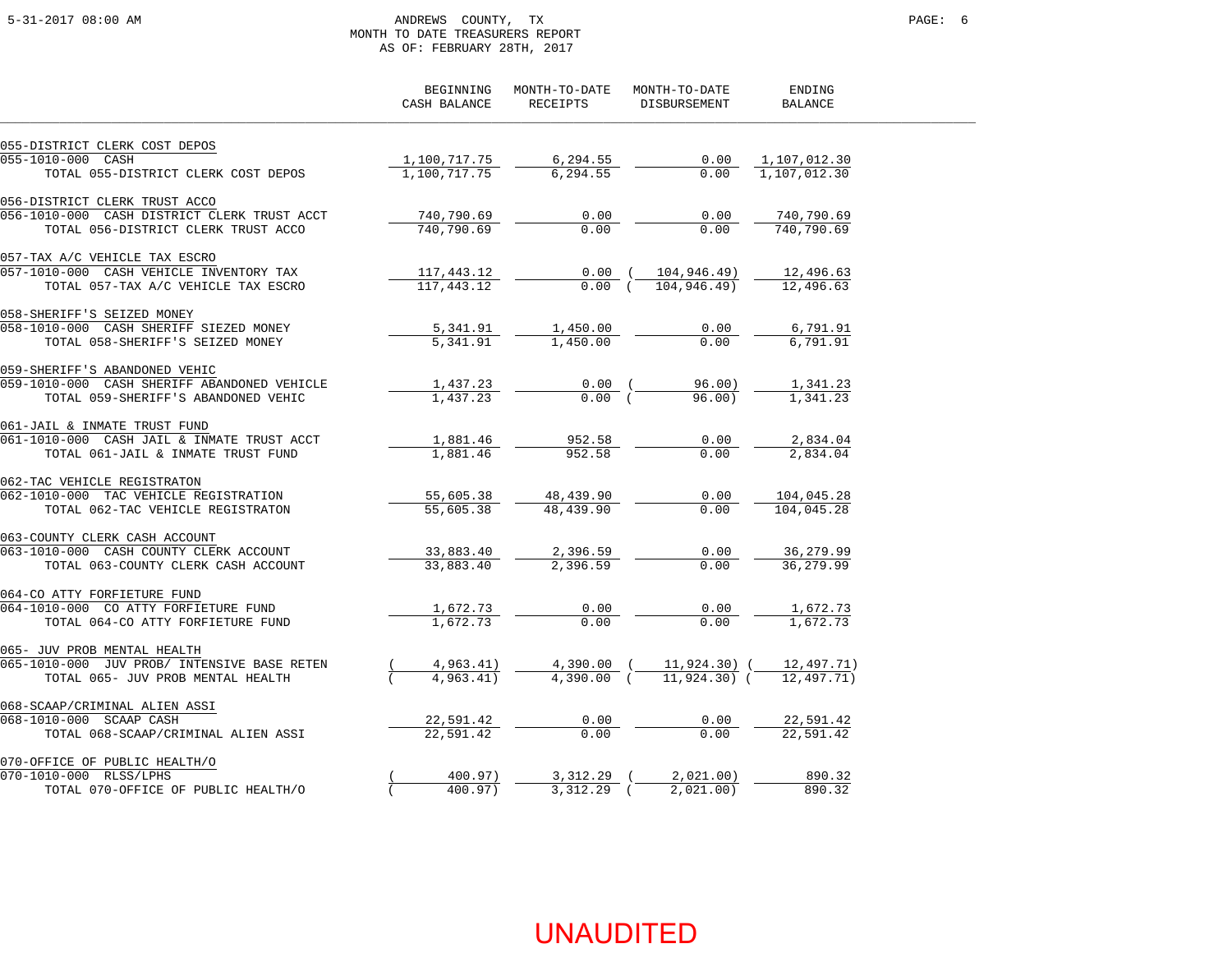### 5-31-2017 08:00 AM ANDREWS COUNTY, TX PAGE: 7 MONTH TO DATE TREASURERS REPORT AS OF: FEBRUARY 28TH, 2017

|                                             | BEGINNING<br>CASH BALANCE | MONTH-TO-DATE<br>RECEIPTS | MONTH-TO-DATE<br>DISBURSEMENT    | ENDING<br><b>BALANCE</b> |
|---------------------------------------------|---------------------------|---------------------------|----------------------------------|--------------------------|
| 071-IMM/LOCALS GRANT/IMM/LOCA               |                           |                           |                                  |                          |
| 071-1010-000 IMM/LOCALS GRANT               | 6,957.67)                 |                           | $13,056.30$ ( $8,448.11$ ) (     | 2,349.48)                |
| TOTAL 071-IMM/LOCALS GRANT/IMM/LOCA         | 6,957.67)                 | 13,056.30 (               | 8,448.11) (                      | 2,349.48)                |
| 072-JUV PROB BASIC SUPERVISIO               |                           |                           |                                  |                          |
| 072-1010-000 GRANT X CASH                   | 8,911.43                  | 3,024.00 (                | 1,658.24)                        | 10,277.19                |
| TOTAL 072-JUV PROB BASIC SUPERVISIO         | 8,911.43                  | $3,024.00$ (              | 1,658.24)                        | 10,277.19                |
| 073-HEALTH DEPT- TITLE V FEE                |                           |                           |                                  |                          |
| 073-1010-000 TITLE V FEE                    | 11,037.83                 |                           | 1,272.97 ( 1,522.14)             | 10,788.66                |
| TOTAL 073-HEALTH DEPT- TITLE V FEE          | 11,037.83                 |                           | $1,272.97$ ( $1,522.14$ )        | 10,788.66                |
| 074-PHC                                     |                           |                           |                                  |                          |
| 074-1010-000 PRIMARY HEALTH CARE PROGRAM    | 4,992.27)                 | 25,169.87                 | 0.00                             | 20,177.60                |
| TOTAL 074-PHC                               | 4,992.27)                 | 25,169.87                 | 0.00                             | 20,177.60                |
| 075-JUV PROB PRE & POST ADJ                 |                           |                           |                                  |                          |
| 075-1010-000 JUV PROB GRANT A               | 3,331.41)                 |                           | 2,941.00 ( 3,410.00) ( 3,800.41) |                          |
| TOTAL 075-JUV PROB PRE & POST ADJ           | 3,331.41)                 | 2,941.00 (                | 3,410.00) (                      | 3,800.41)                |
| 076-JUV PROB COMMUNITY PROG                 |                           |                           |                                  |                          |
| 076-1010-000 COMMUNITY PROGRAMS             | 639.23                    |                           | 2,655.00 ( 3,775.37) (           | 481.14)                  |
| TOTAL 076-JUV PROB COMMUNITY PROG           | 639.23                    | $2,655.00$ (              | $3,775.37$ (                     | 481.14)                  |
| 077-JUV PROB REGIONALIZATION                |                           |                           |                                  |                          |
| 077-1010-000 JUV PROB REGIONALIZATION       | 3,937.38                  |                           | 578.70)                          | 3,936.68                 |
| TOTAL 077-JUV PROB REGIONALIZATION          | 3,937.38                  | 578.00 (                  | 578.70)                          | 3,936.68                 |
| 078-TJPC E/ TITLE 4                         |                           |                           |                                  |                          |
| 078-1010-000 CASH TITLE 4                   | 17,103.00                 | 0.00                      | 0.00                             | 17,103.00                |
| TOTAL 078-TJPC E/ TITLE 4                   | 17,103.00                 | 0.00                      | 0.00                             | 17,103.00                |
| 079-JUV PROB COMMITMENT DIVER               |                           |                           |                                  |                          |
| 079-1010-000 SECURE RESD.PLACEMENT          | 6,131.00                  | 1,021.00                  | 0.00<br>0.00                     | 7,152.00<br>7,152.00     |
| TOTAL 079-JUV PROB COMMITMENT DIVER         | 6, 131.00                 | 1,021.00                  |                                  |                          |
| 081-LAW ENFORCEMENT ED LEOSE                |                           |                           |                                  |                          |
| 081-1010-000 LAW ENFORCEMENT ED LEOSE       | 31,432.40                 | $1,366.43$ (              | $1,366.43$ ( $2,271.00$ )        | 30,527.83<br>30,527.83   |
| TOTAL 081-LAW ENFORCEMENT ED LEOSE          | 31,432.40                 |                           | 2,271,00)                        |                          |
| 087-BASIC SUPERVISION                       |                           |                           |                                  |                          |
| 087-1010-000 CASH BASIC SUPERVISION         | 17,135.21)                | 15,872.85 (               | 22,703.29) (                     | 23,965.65)               |
| TOTAL 087-BASIC SUPERVISION                 | 17, 135, 21)              | 15,872.85 (               | $22.703.29$ (                    | 23,965,65)               |
| 088-SEX OFFENDER PROG. (CCP.0               |                           |                           |                                  |                          |
| 088-1010-000 SEX OFFENDER PROG. (CCP.002/SX | 4,514.66                  | $300.00$ (                | 1,500.00)                        | 3,314.66                 |
| TOTAL 088-SEX OFFENDER PROG. (CCP.0         | 4,514.66                  | $300.00$ $($              | 1,500.00)                        | 3,314.66                 |